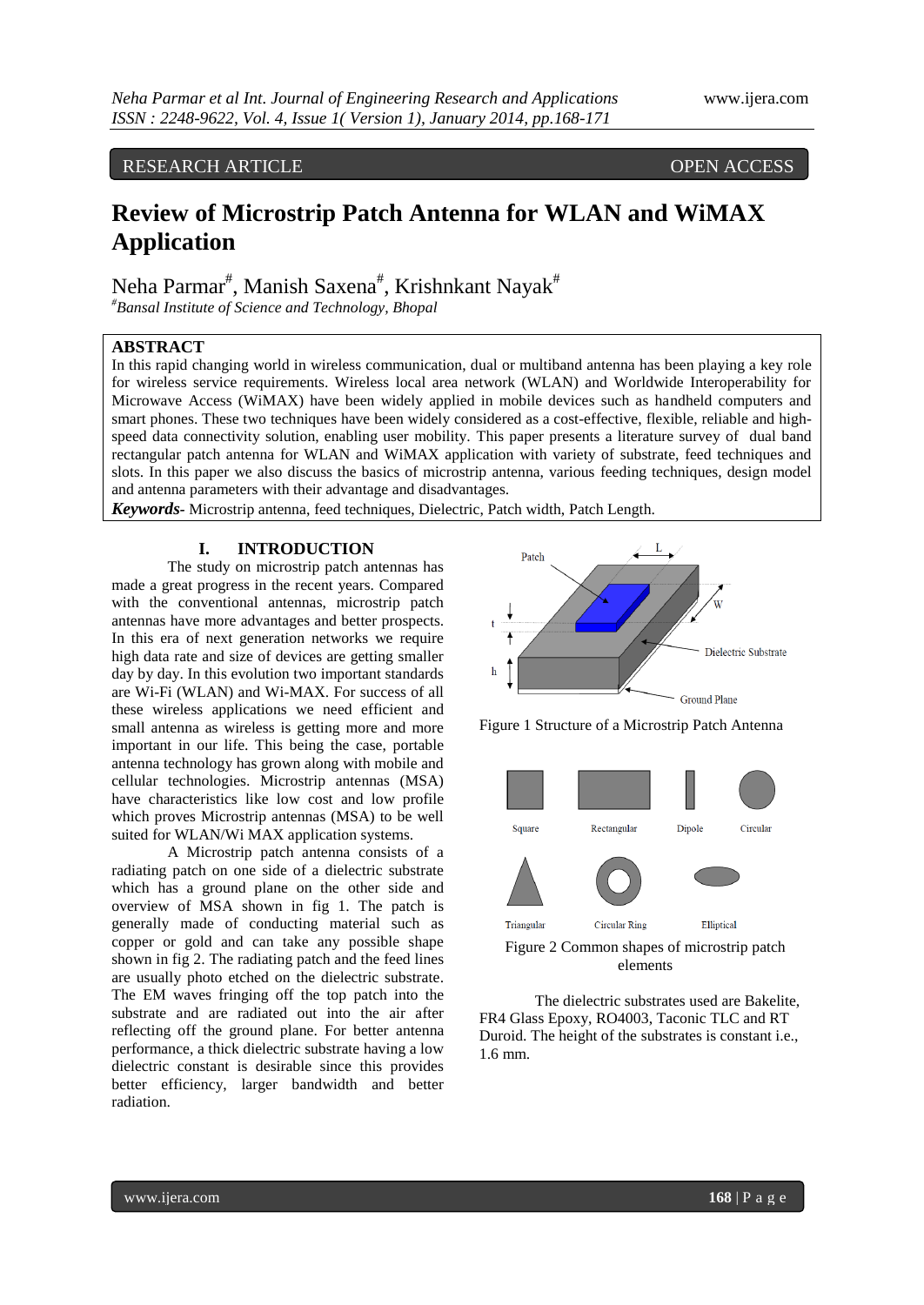| <b>Parameter</b> | <b>Bakelite</b>    | FR4           | <b>RO4003</b>      | <b>Taconic</b> | RT                   |
|------------------|--------------------|---------------|--------------------|----------------|----------------------|
|                  |                    |               |                    |                | <b>Duriod</b>        |
| Dielectric       | 4.78               | 4.36          | 3.4                | 3.2            | 2.2                  |
| constant         |                    |               |                    |                |                      |
| Loss             | 0.03045            | 0.013         | 0.002              | 0.002          | 0.0004               |
| tangent          |                    |               |                    |                |                      |
| Water            | $0.5 - 1.3%$       | $< 0.25\%$    | 0.06%              | $< 0.02\%$     | 0.02%                |
| absorption       |                    |               |                    |                |                      |
| Tensile          | 60MPa              | $<$ 310M      | 141MPa             |                | 450MP                |
| strength         |                    | Pa            |                    |                | a                    |
| Volume           | $3 \times 10^{15}$ | $8\times10^7$ | $1700\times10^{7}$ | $1\times10^7$  | $2\times10^7$        |
| Resistivity      | Mohm.              | Mohm.         | Mohm               | Mohm           | Mohm.                |
|                  | cm                 | cm            | .cm                | .cm            | cm                   |
| Surface          | $5 \times 10^{10}$ | $2\times10^5$ | $4.2\times10^{9}$  | $1\times10^7$  | $3\times10^7$        |
| resistivity      | Mohm               | Mohm          | Mohm               | Mohm           | Mohm                 |
|                  |                    |               |                    |                |                      |
| Breakdown        | $20 - 28$ kv       | 55 kv         |                    |                | $>60$ kv             |
| voltage          |                    |               |                    |                |                      |
| Peel             |                    | 9N/nm         | 1.05N/nm           | 12N/nm         | 5.5N/n               |
| Strength         |                    |               |                    |                | m                    |
| Density          | 1810kg/            | 1850kg        | 1790kg/m           |                | $2200$ <sub>kg</sub> |
|                  | m <sup>3</sup>     | $\rm /m^3$    |                    |                | $\rm /m^3$           |
|                  |                    |               |                    |                |                      |

#### **Table 1 Properties of different substrates for microstrip patch antenna design**

#### **II. LITERATURE SURVEY**

The concept of microstrip antenna with conducting patch on a ground plane separated by dielectric substrate was undeveloped until the revolution in electronic circuit miniaturization and large-scale integration in 1970. After that many researcher have described the radiation from the ground plane by a dielectric substrate for different configurations. The early work of Munson on micro strip antennas for use as a low profile flush mounted antennas on rockets and missiles showed that this was a practical concept for use in many antenna system problems. Various mathematical analysis models were developed for this antenna and its applications were extended to many other fields. The micro strip antennas are the present day antenna designer"s choice. In this section, the microstrip antenna literature survey is discussed.

A double L-slot microstrip patch antenna [1] array with CPW feed technology has been proposed for microwave access and wireless local area network applications. This paper results in compact antenna with good omnidirectional radiation characteristics for proposed operating frequencies. It can be observed that the peak gain can be higher than 3dBi at 3.5 GHz.

A microstrip patch antenna [2] for dual band WLAN application is proposed. In the paper a dual band L-shaped Microstrip patch antenna is printed on a FR-4 substrate for WLAN systems, and achieves a frequency range from 5.0GHz to 6.0 GHz with maximum gain of 8.4 and 7.1 dB in lower and higher frequency bands respectively.

 $\frac{1}{\text{microstrin}}$ 

this bandwidth of antenna has been improved. This antenna was presented for WLAN and satellite application.

A Broadband patch antenna [4] for WiMAX and WLAN is developed. In this proposed antenna exhibits wideband characteristics that depend on various parameters such as U-slot dimensions, circular probe –fed patch. This antenna shows 36.2% impedance bandwidth with more than 90% antenna efficiency and is suitable for 2.3/2.5GHz WiMAX and 2.4 GHz WLAN application.

A dual Wideband printed antenna[5] is proposed for WLAN/WiMAX application. A microstrip feedline for excitation and a trapezoidal conductor- backed plane used for band broadening. The measured 10dB bandwidth for return loss is from 2.01 to 4.27 GHz and 5.06 to 6.79 GHz , covering all the 2.4/5.2/5.8 GHz WLAN bands and 2.5/3.5/5.5 GHz WiMAX bands.

 This paper [6] has been proposed for describing various feeding techniques. In this a circular polarized patch antenna of shape similar to alphabet "I" on FR4 substrate for BLUETOOTH applications has been investigated. This paper describes a good impedance matching condition between the line and the patch without any additional matching elements.

 A compact rectangular patch antenna [7] has been presented for Wi-MAX and WLAN application. This antenna has compact, cost effective, simple structure and suitable for all frequency bands of Wi-MAX and WLAN applications.

#### **III. FEEDING TECHNIQUES**

A feed is used to excite to radiate by direct or indirect contact. The feed of microstrip antenna can have many configurations like microstrip line, coaxial, aperture coupling and proximity coupling. But microstrip line and the coaxial feeds are relatively easier to fabricate. Coaxial probe feed is used because it is easy to use and the input impedance of the coaxial cable in general is 50 ohm. There are several points on the patch which have 50 ohm impedance. We have to find out those points and match them with the input impedance. These points are find out through a mathematical model

#### **Table 2: comparing the different feeding techniques**

| A microsurio sión antenna (3) feu ov a                              |              |                                         |                |         |
|---------------------------------------------------------------------|--------------|-----------------------------------------|----------------|---------|
| microstrip line has been proposed in this paper. In Characteristics |              | Micro   Coaaxial   Aperture   Proximity |                |         |
|                                                                     | strip line l |                                         | feed coupled l | coupled |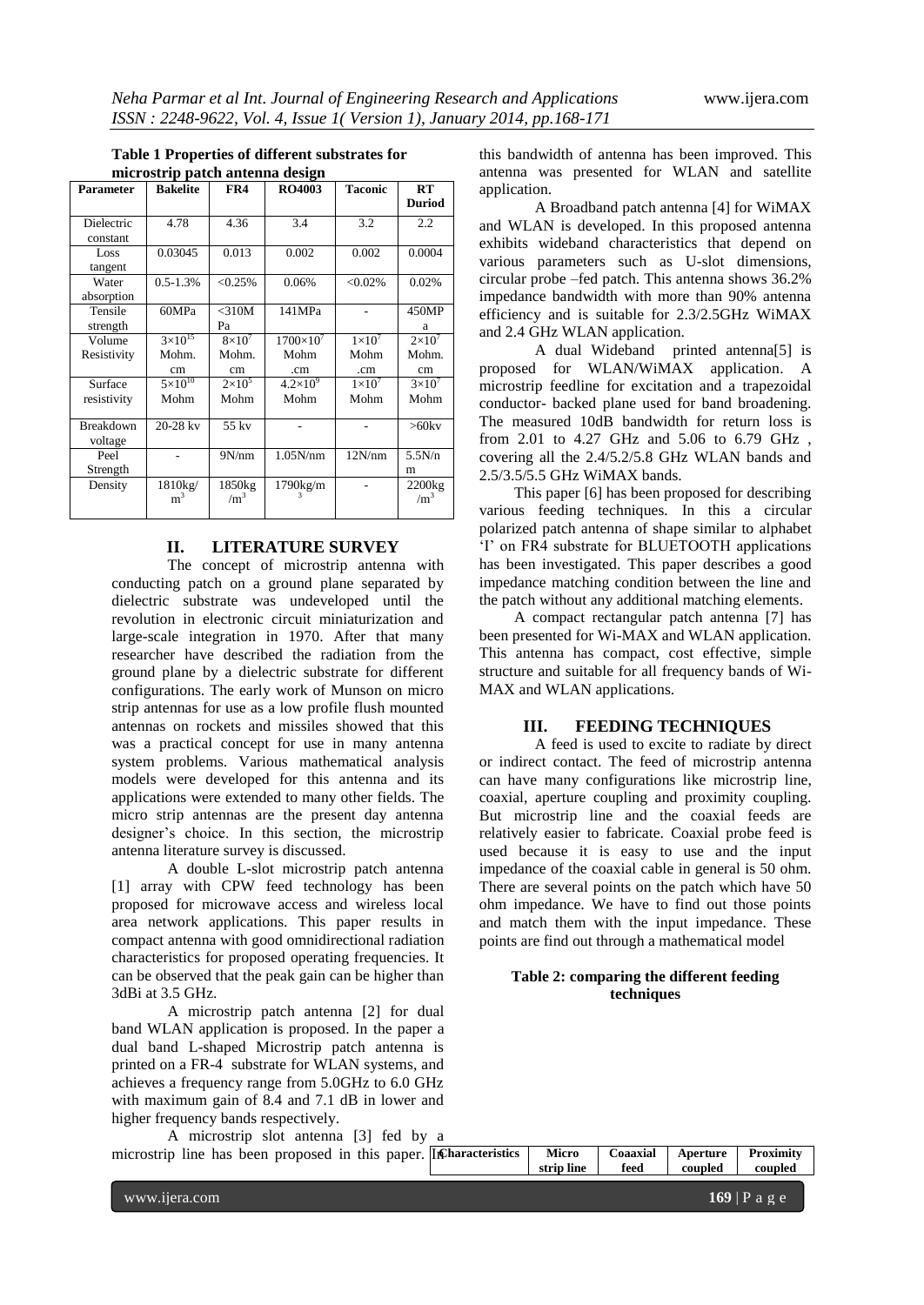|                            | feed          |                                        | feed                   | feed                  |
|----------------------------|---------------|----------------------------------------|------------------------|-----------------------|
| Spurious feed<br>radiation | more          | More                                   | Less                   | Minimum               |
| Reliability                | <b>Better</b> | Poor due<br>tο<br>soldering            | Good                   | Good                  |
| Easy of<br>fabrication     | Easy          | Soldering<br>and<br>drilling<br>needed | Alignmen<br>t requried | Alignment<br>required |
| Impedance<br>matching      | Easy          | Easy                                   | Easy                   | Easy                  |
| Bandwidth                  | $2 - 5%$      | $2 - 5%$                               | $2 - 5%$               | 13%                   |

#### **IV. ANTENNA PARAMETERS**

Different parameter such as VSWR, Return Loss, Antenna Gain, Directivity, Antenna Efficiency and Bandwidth is analyzed.

#### **(a) Gain**

The gain of an antenna is defined as the ratio of the intensity, in a given direction, to the radiation intensity that would be obtained if the power accepted by the antenna were radiated isotropically. Formula for gain is  $G=4\pi$ .  $U(\theta,\Phi)$  /Pin, where,  $U(\theta, \Phi)$  is a intensity in a given direction, Pin is input power.

#### **(b) Radiation pattern**

The radiation pattern is defined as a mathematical function or a graphical representation of the radiation properties of the antenna as a function of space coordinates.

#### **(c) Antenna efficiency**

It is a ratio of total power radiated by an antenna to the input power of an antenna.

#### **(d) VSWR**

Voltage standing wave ratio is defined as VSWR=Vmax/Vmin.It should lie between 1 and 2.

#### **(e) Return loss**

Return loss is the reflection of signal power from the insertion of a device in a transmission line. Hence the RL is a parameter similar to the VSWR to indicate how well the matching between the transmitter and antenna has taken place. The RL is given as by as:

RL=-20  $log_{10}(\Gamma)$  dB

For perfect matching between the transmitter and the antenna,  $\Gamma = 0$  and  $RL = \infty$  which means no power would be reflected back, whereas a  $\Gamma = 1$  has a  $RL = 0$  dB, which implies that all incident power is reflected. For practical applications, a VSWR of 2 is acceptable, since this corresponds to a RL of -9.54 dB.

#### **ANTENNA DESIGN**

www.ijera.com **170** | P a g e

Width of patch (w):

$$
W = \frac{c}{2f\omega\sqrt{\frac{\varepsilon r + 1}{2}}}
$$

Effective dielectric constant of antenna (€reff):

$$
\varepsilon reff = \frac{\varepsilon r + 1}{2} + \frac{\varepsilon r - 1}{2} \left[ 1 + 12 \frac{h}{w} \right]^{-1/2}
$$

Effective electrical length of antenna:  $=$  $\mathcal{C}$ 

$$
LeftJ = \frac{2f\sigma\sqrt{ereff}}{2f\sigma\sqrt{ereff}}
$$
  
The extended length of antenna (AL):  

$$
\frac{\Delta L}{h} = \frac{0.412(ereff + 0.3)(\frac{W}{h} + 0.264)}{(ereff - 0.258)(\frac{W}{h} + 0.8)}
$$

The length of the patch is:

# **V. ADVANTAGE AND DISADVANTAGE**

 $L = Left - 2\Delta L$ 

Microstrip patch antenna has several advantages over conventional microwave antenna with one similarity of frequency range from 100 MHz to 100 GHz same in both type. The various advantage and disadvantage are given in table 3.

| Table 3: Advantage and disadvantage of patch |
|----------------------------------------------|
| antenna                                      |

| Sr.No.         | Advantage                                                                 | <b>Disadvantage</b>                                           |
|----------------|---------------------------------------------------------------------------|---------------------------------------------------------------|
| 1              | Low weight                                                                | Low efficiency                                                |
| $\overline{c}$ | Low profile                                                               | Low gain                                                      |
| 3              | Thin profile                                                              | Large ohmic loss in the<br>feed structure of arrays           |
| 4              | Required no cavity<br>backing                                             | Low power handling<br>capacity                                |
| 5              | Linear and circular<br>polarization                                       | Excitation of surface<br>wave                                 |
| 6              | Capable of dual and<br>triple frequency<br>operation                      | Polarization purity is<br>difficult to achieve                |
|                | Feed lines and<br>matching network<br>can be fabricated<br>simultaneously | Complex feed structure<br>required high<br>performance arrays |

#### **VI. CONCLUSION**

A theoretical survey on microstrip patch antenna is presented in this paper. After study of various research papers it concluded that Lower gain and low power handling capacity can be overcome through an array configuration and slotted patch.